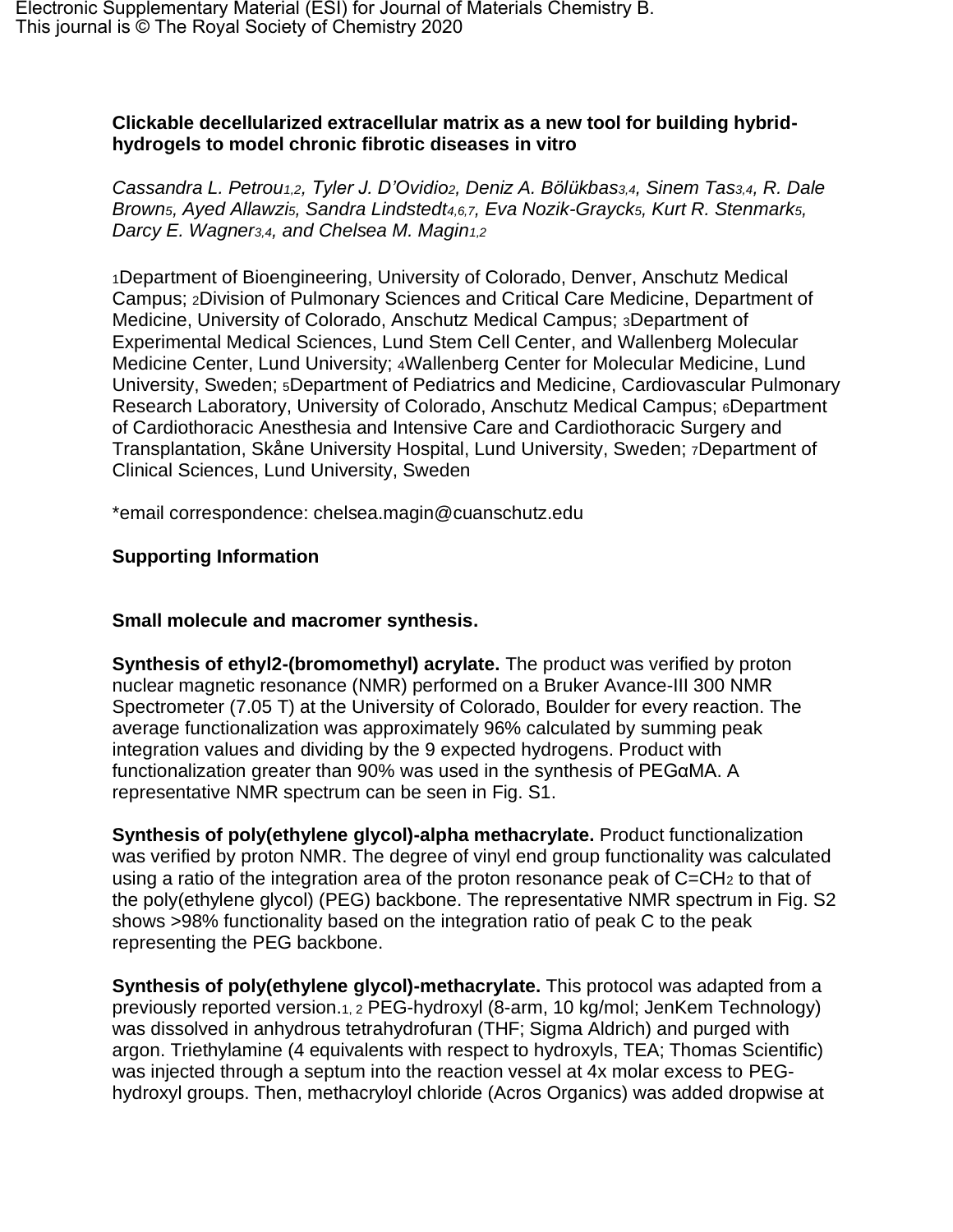4x molar excess with respect to hydroxyls, and the reaction was stirred for 48 h at room temperature before being filtered through Celite 545 to remove quaternary ammonium salts. The solution was then concentrated by rotary evaporation and precipitated and washed 3x in ice-cold diethyl ether. The product was dried under vacuum overnight. The product was verified by proton NMR (Fig. S3).  $1H$  NMR (300 MHz, CDCl3):  $\delta$  (ppm) 1.8 (t, 3H, CH3–), 3.62 (s, 114H, PEG backbone), 4.17-4.21 (m, 2H, –CH2–C(O)–O–O) 5.60 (t, 1H, –C=CH2), 6.0 (d, 1H, –C=CH2).



**Fig. S1** H<sup>1</sup> NMR spectrum of EBrMa (CDCl3, 300 MHz). Percent functionalization was 97.6%. 1H-NMR (300 MHz, CDCl<sub>3</sub>):  $\delta$  (ppm) 1.3 (t, 3H, –CH<sub>3</sub>), 4.16 (s, 2H, –CH<sub>2</sub>–Br), 4.25 (q, 2H,  $-CH_2-O-$ ), 5.9 and 6.3 (s, 1H,  $=CH_2$ ).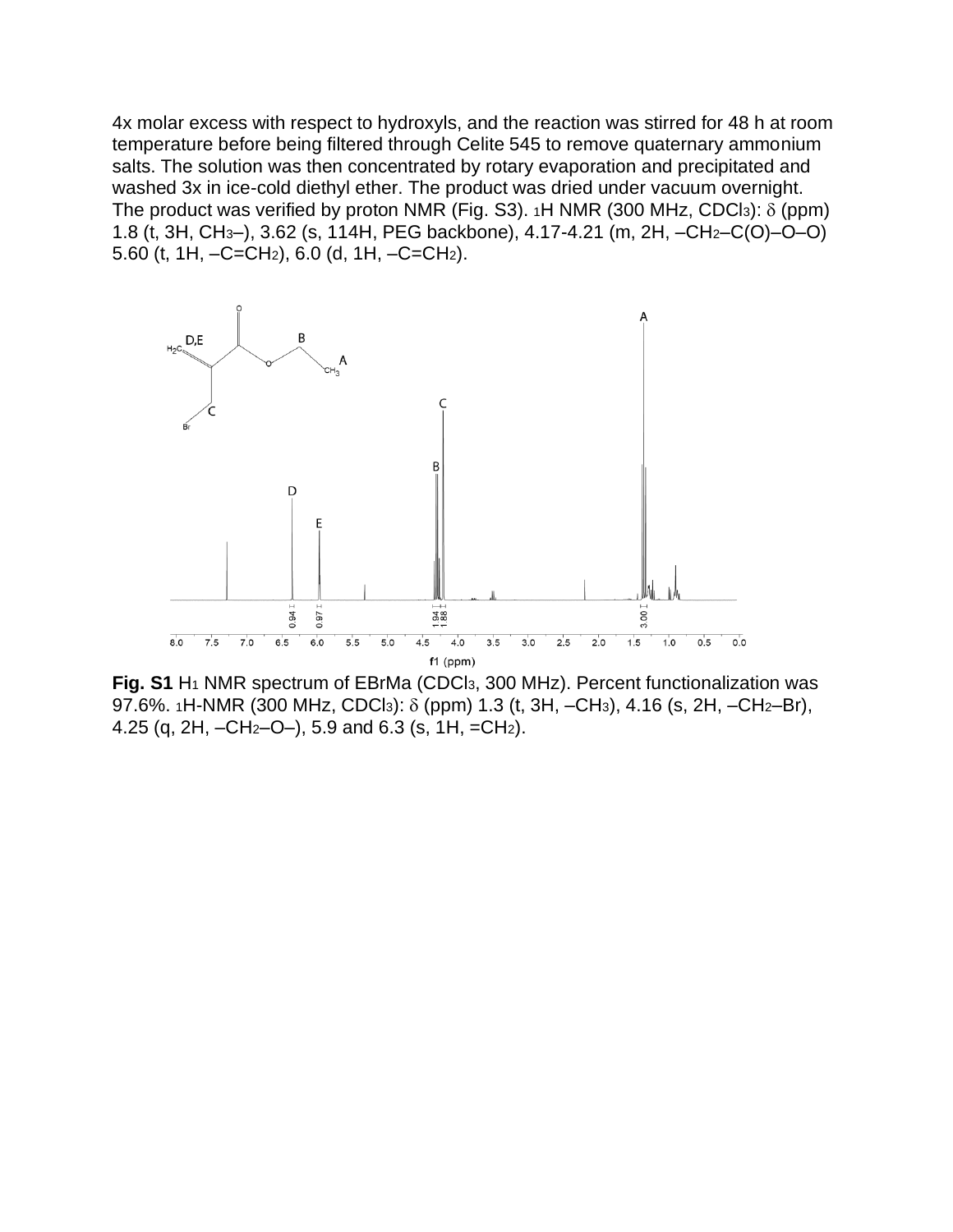

**Fig. S2** H<sup>1</sup> NMR spectrum of PEGαMA (CDCl3, 300 MHz). The degree of vinyl end group, C=CH2, calculated by the integration ratio of peak C (2H), compared to the peak of the PEG backbone. 1H NMR (300 MHz, CDCl3):  $\delta$  (ppm) 1.23 (t, 6H, CH3-), 3.62 (s, 114H, PEG backbone), 4.17-4.21 (t, s, 8H, –CH2–C(O)–O–O, –O–CH2–C(=CH2)–), 5.90 (s, 1H, –C=CH2), 6.31 (s, 1H, –C=CH2).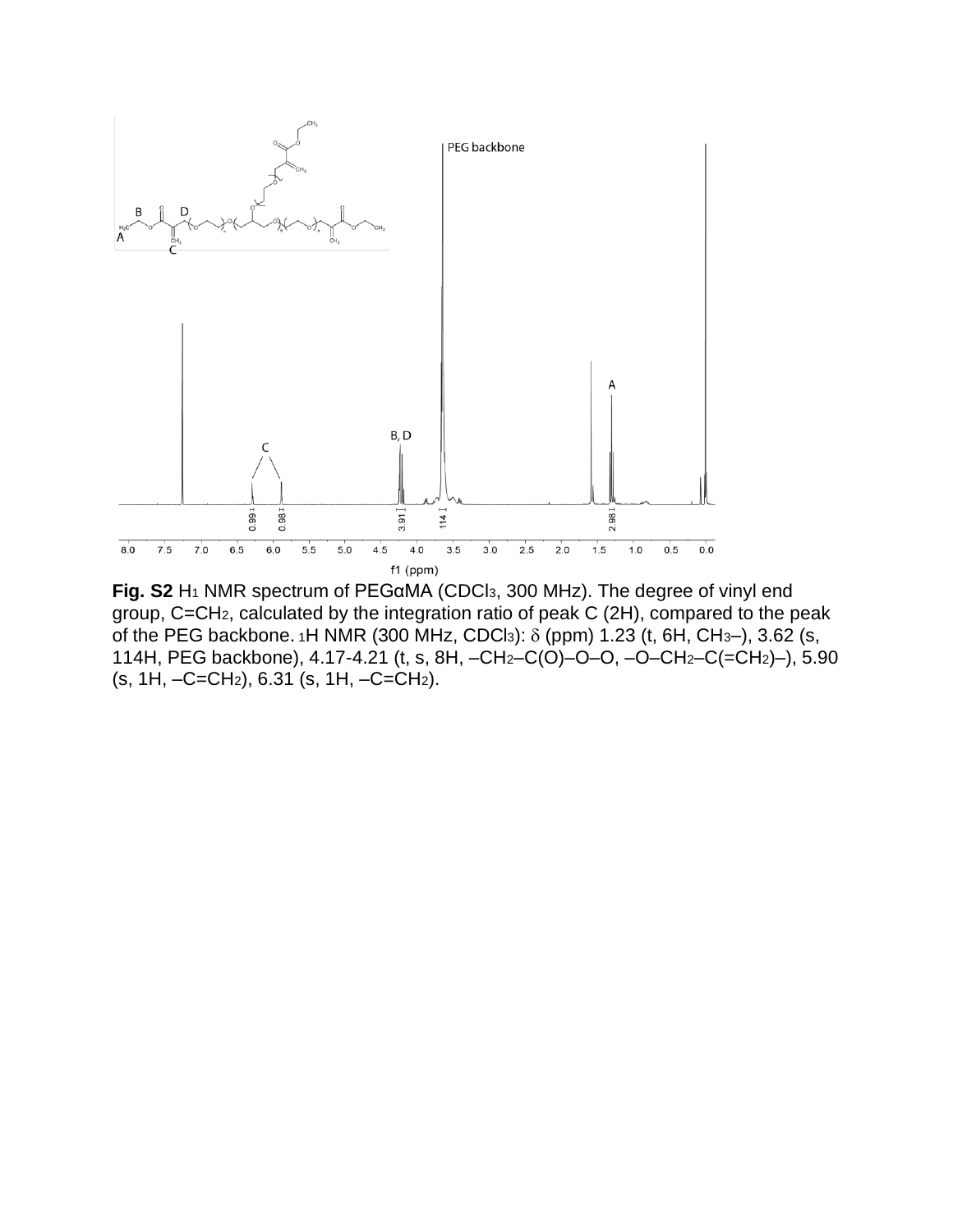

**Fig. S3** H<sup>1</sup> NMR spectrum of PEGMA (CDCl3, 300 MHz). The degree of vinyl end group, C=CH2, calculated by the integration ratio of peak C (2H), compared to the peak of the PEG backbone was found to be 91%.  $1H NMR$  (300 MHz, CDCl<sub>3</sub>):  $\delta$  (ppm) 1.23 (t, 6H, CH3–), 3.62 (s, 114H, PEG backbone), 4.17-4.21 (t, s, 8H, –CH2–C(O)–O–O, –O–CH2–  $C(=CH<sub>2</sub>)$ –), 5.90 (s, 1H,  $-C=CH<sub>2</sub>$ ), 6.31 (s, 1H,  $-C=CH<sub>2</sub>$ ).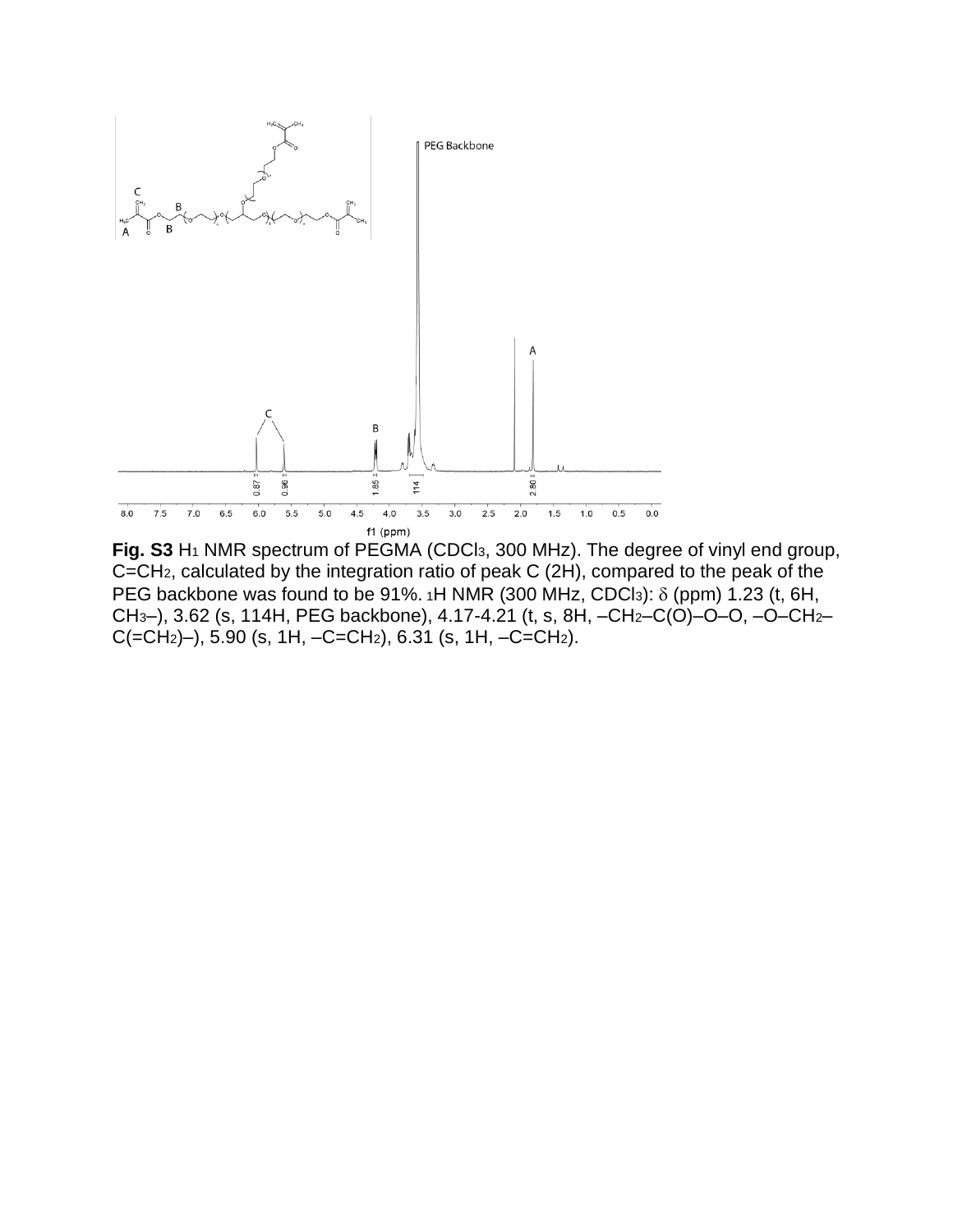**Confirmation of decellularization:** Sufficient decellularization was confirmed through quantification of dsDNA by Quant-iT™ PicoGreen™ dsDNA Assay Kit (ThermoFisher Scientific), analysis of residual DNA fragments by gel electrophoresis, and hematoxylin and eosin staining of the decellularized lung tissue as previously described.<sup>3</sup> Results of all three analysis techniques showed sufficient decellularization compared to the criteria recommended by Badylak and colleagues (Fig. S4).<sup>4</sup>



**Fig. S4** A) dsDNA content was significantly reduced following the decellularization protocol to below the recommended minimal criteria of 50 ng dsDNA per mg dECM dry weight. B) There were no DNA fragment lengths above 200 bp as measured by gel electrophoresis following decellularization. C) There was a lack of visible nuclear material in tissue sections stained with hematoxylin and eosin. Scale bar, 2 cm.

**Equilibrium swelling**: Hybrid-hydrogel network formation was further characterized by measuring and calculating the experimental volumetric swelling ratio. Soft and stiffened hybrid-hydrogels were allowed to swell in phosphate buffered saline (PBS) and the swollen mass of n=4 replicates was measured at 1, 2, 6, 24, and 48-hour time points. The hydrogels were then placed in deionized water and lyophilized in order to record the dry polymer mass. The volumetric swelling ratio (Q) was calculated using equation (1)

$$
Q = 1 + \frac{\rho_{\text{PEG}}}{\rho_{\text{solvent}}} \left( \frac{M_s}{M_d} - 1 \right) \tag{1}
$$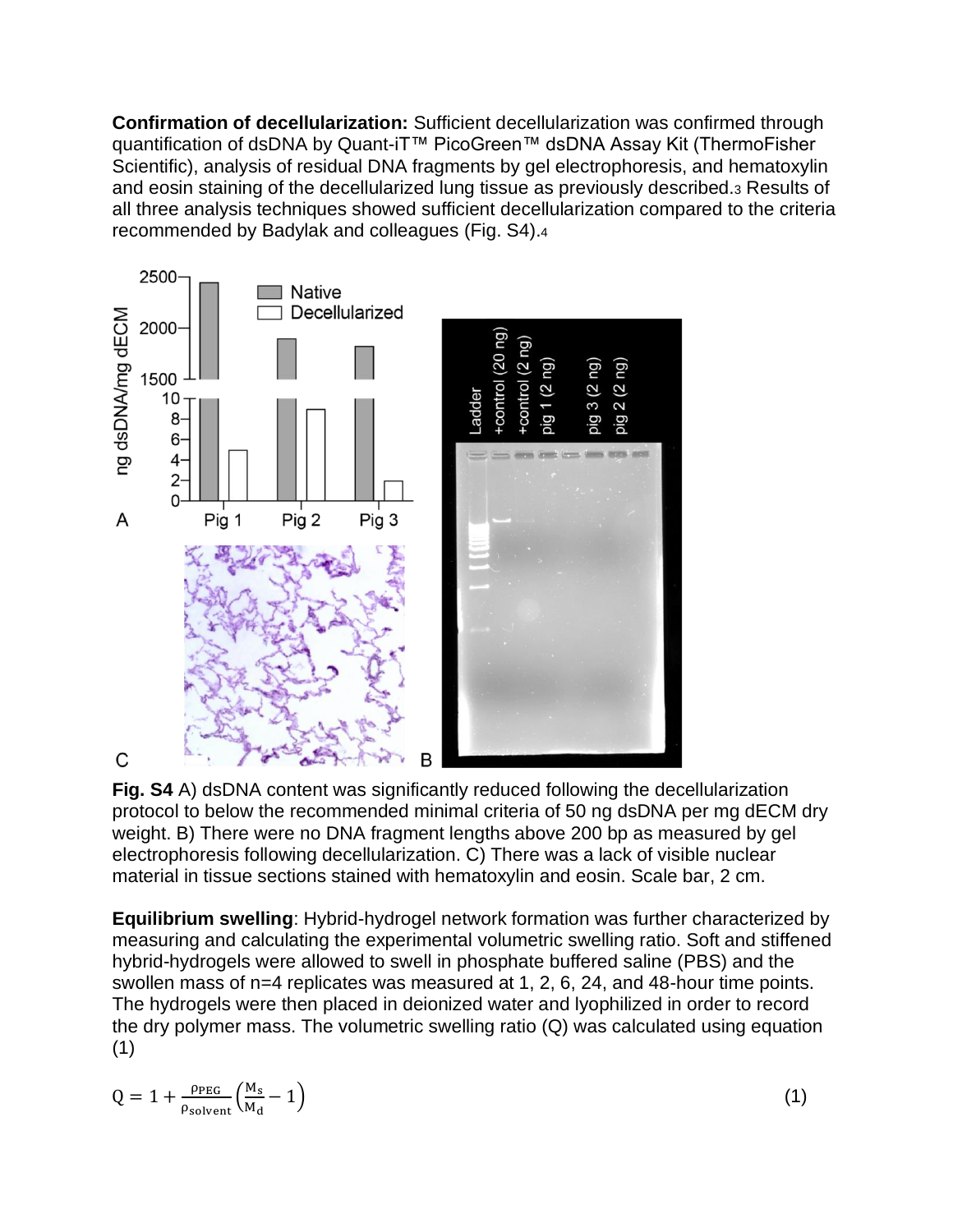where  $\rho_{PEG}$  is the polymer density,  $\rho_{solvent}$  is the solvent density, Ms is the swollen mass of the hydrogel and M<sub>d</sub> is the dry mass.<sub>5</sub> The experimental equilibrium swelling ratio for the soft hybrid hydrogel reached  $23.08 \pm .36$  within 6 h and the stiffened hybrid hydrogel reached 11.77  $\pm$  0.37 within 6 h (Fig. S5). The experimental swelling ratio for the soft hydrogel was approximately twice the experimental equilibrium swelling ratio of the stiffened hydrogel, an indication that the secondary crosslinking reaction is in fact increasing overall crosslinking density after stiffening.<sup>6</sup>



**Fig. S5** Experimental equilibrium volumetric swelling ratio (Q) calculations revealed that both soft and stiffened hybrid-hydrogels reached an equilibrium value within 6 h of swelling in PBS. The equilibrium volumetric swelling ratio of the soft hybrid-hydrogel was approximately two times higher than the stiffened hybrid-hydrogel indicating differences in crosslinking density.

**Cell activation**. Fully synthetic hydrogels were formulated with 10 wt% PEGαMA crosslinked with 100% DTT and 1 mM CGRGDS pendant peptides. PDGFRα+ dualreporter fibroblasts were seeded onto soft and stiff synthetic hydrogels. On day 6 LAP photoinitiator was added to the culture media on half of the soft samples, and 365 nm UV light at 10 mW/cm<sup>2</sup> was applied for 5 min at day 7 to stiffen these substrates. Representative images show that these PDGFRα+ dual-reporter fibroblasts exhibited a phenotypic transition into activated myofibroblasts through morphological changes, such as increased spreading and increases in expression of Col1a1 and αSMA in the PDGFRα+ dual-reporter fibroblasts that were cultured on stiff and stiffened synthetic hydrogels compared to those cultured on soft synthetic hydrogels.